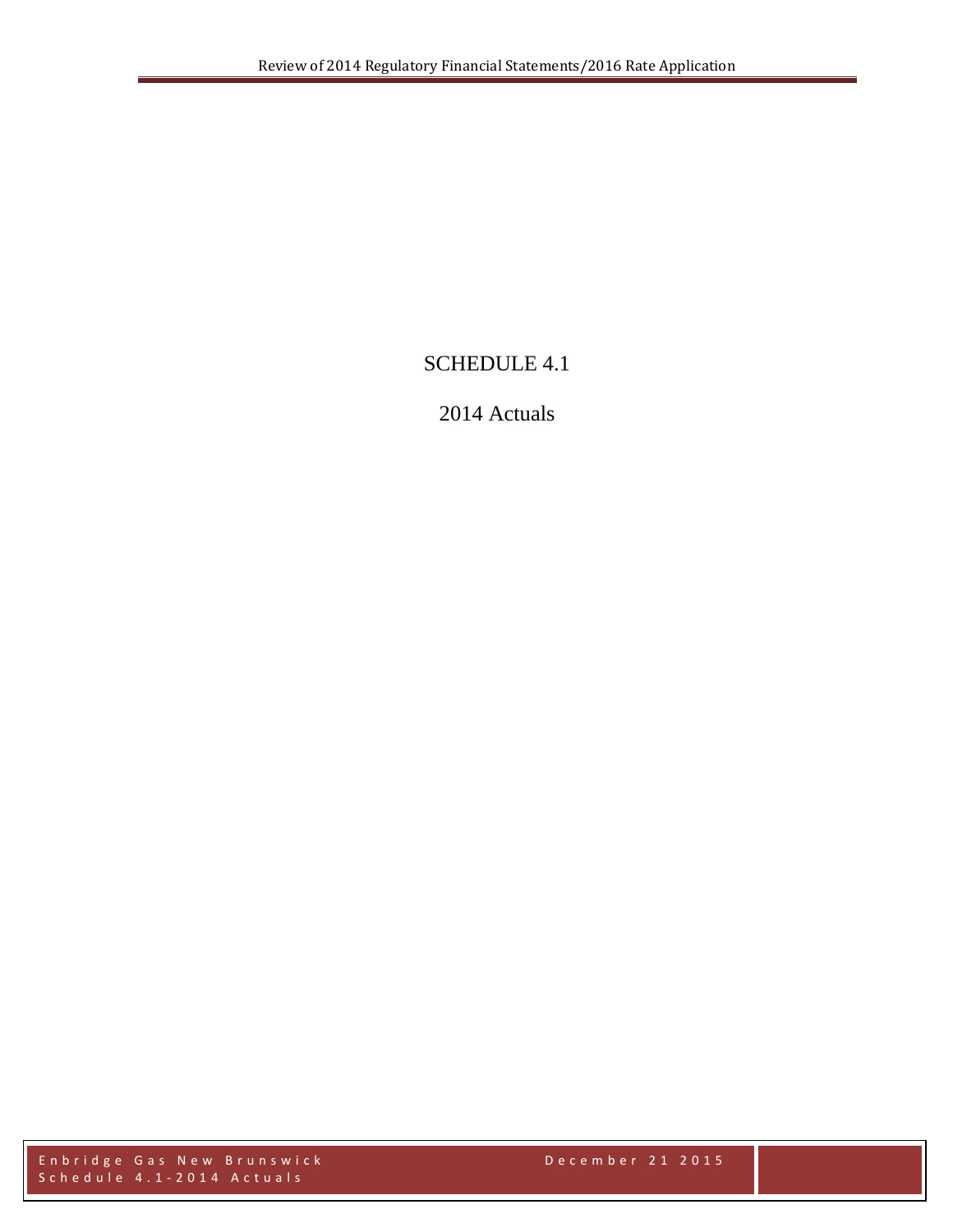Balance Sheet for Regulatory Purposes For the year ended December 31, 2014

#### **Notice to Reader: Subject to review by the New Brunswick Energy and Utilities Board**

|                | 2 (in thousands of dollars)                                                                                                                |    |                         |                         |
|----------------|--------------------------------------------------------------------------------------------------------------------------------------------|----|-------------------------|-------------------------|
| 3              | <b>Assets</b>                                                                                                                              |    | 2014                    | 2013                    |
|                | 4 Regulated Assets                                                                                                                         |    |                         |                         |
| 5<br>6         | <b>Property, Plant and Equipment (Note 2)</b><br>Gas Distributor Plant in Service - Net (includes AFUDC capitalized during 2014 of \$6.88) | \$ | 173,068                 | \$<br>173,933           |
| 7              | <b>Construction Work In Progress - Gas Distributor Plant</b>                                                                               |    | 1,357                   | 824                     |
| 8              | <b>Total Property, Plant &amp; Equipment</b>                                                                                               |    | 174,425                 | 174,757                 |
| 9              | <b>Deferred Charges</b>                                                                                                                    |    |                         |                         |
| 10<br>11<br>12 | Deferred Development Costs - Net (Note 3)<br>Development O&M Capitalized Costs - Net (Note 4)<br><b>Total Deferred Charges</b>             |    | 350<br>94,409<br>94,759 | 425<br>97,201<br>97,626 |
| 13             | <b>Short Term Investments</b>                                                                                                              |    | 2,962                   | 2,971                   |
| 14             | <b>Total Regulated Rate Base Assets</b>                                                                                                    |    | 272,146                 | 275,354                 |
|                | 15 Other Regulated Assets (Note 5)                                                                                                         |    | 34,934                  | 31,767                  |
| 16             | <b>Total Regulated Assets</b>                                                                                                              |    | 307,080                 | 307,121                 |
|                | 17 Regulatory Deferral (Note 1)                                                                                                            |    | 180,147                 | 179,317                 |
| 18             | <b>Total Assets</b>                                                                                                                        | S  | 487,227                 | \$<br>486,438           |
| 19             | <b>Liabilities and Partner's Equity</b>                                                                                                    |    |                         |                         |
|                | 20 Partner's Equity (Ratebase) (Note 1)                                                                                                    |    | 143,944                 | \$<br>141,857           |
|                | 21 Long-term Advances from Associates and Affiliates (Notes 1 and 6)                                                                       |    | 149,500                 | 124,500                 |
|                | 22 Other Regulated Liabilities (Note 7)                                                                                                    |    | 13,636                  | 40,764                  |
| 23             |                                                                                                                                            | \$ | 307,080                 | \$<br>307,121           |
|                | 24 Partner's Equity (Regulatory Deferral)                                                                                                  |    | 180,147                 | 179,317                 |
| 25             | <b>Total Liabilities and Equity</b>                                                                                                        | \$ | 487,227                 | \$<br>486,438           |

**Financial Statement Effects of Rate Regulation and Legislative Changes –** Note 1 **Rate Base for Regulatory Purposes –** Note 12 **Capital Structure for Regulatory Purposes** – Note 13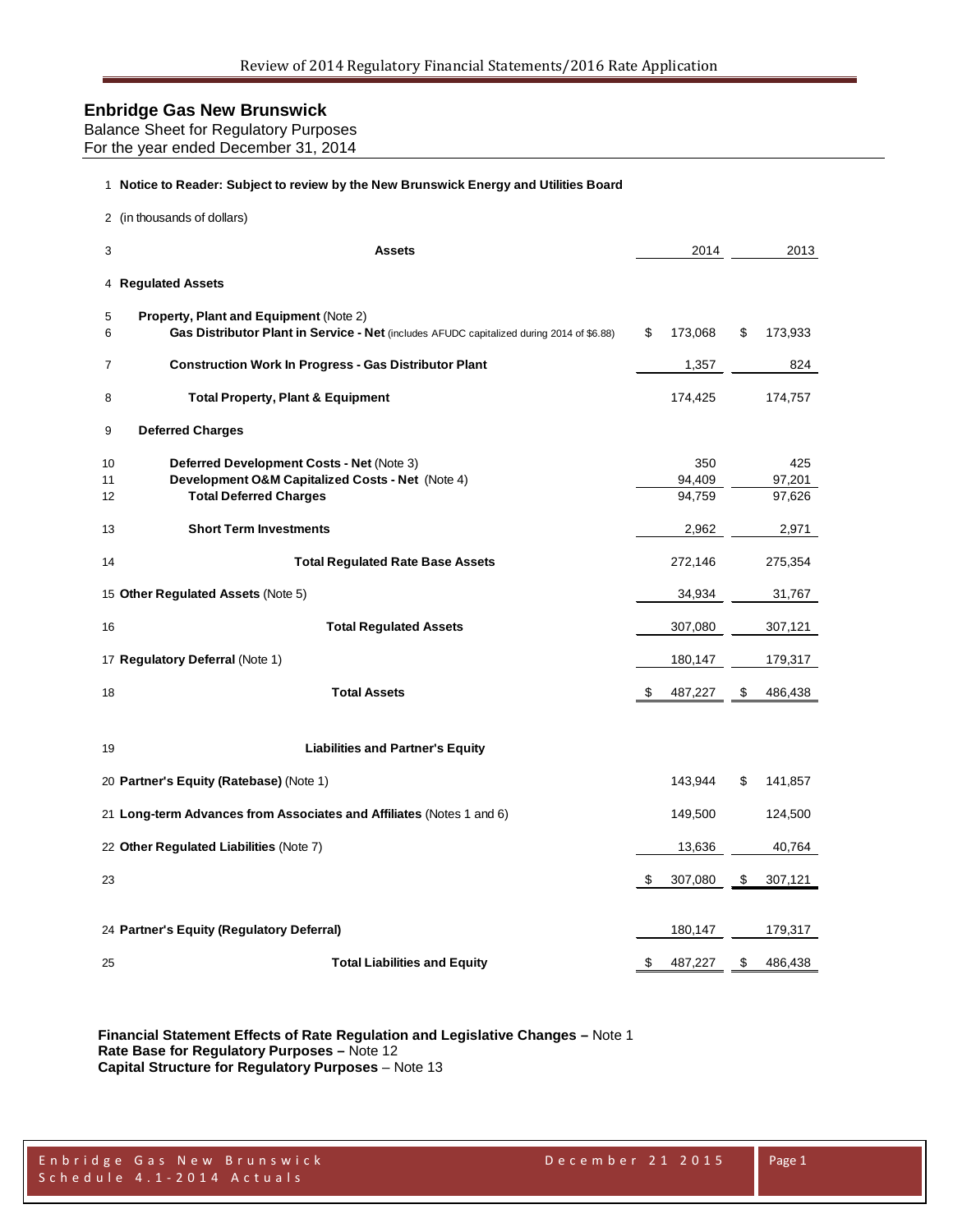Statement of Income for Regulatory Purposes For the year ended December 31, 2014

#### 1 **Notice to Reader: Subject to approval by the New Brunswick Energy and Utilities Board**

2 (in thousands of dollars)

| 3              | 4 Revenue                                                                         | 2014         |            | 2013         |
|----------------|-----------------------------------------------------------------------------------|--------------|------------|--------------|
| 5              | <b>Operating Revenue (Note 8)</b>                                                 |              |            |              |
| 6              | Gas distribution                                                                  | \$<br>45,651 |            | \$<br>44,208 |
| $\overline{7}$ | Miscellaneous                                                                     | 758          |            | 429          |
|                |                                                                                   |              |            |              |
| 8              | <b>Allowance for Funds Used During Construction</b>                               | 7            |            | 45           |
|                |                                                                                   | 46,416       |            | 44,682       |
| 9              | <b>Service &amp; Inspection</b>                                                   |              |            |              |
| 10             | Revenue                                                                           | 757          |            | 725          |
| 11             | Cost of goods sold                                                                | (403)        |            | (489)        |
| 12             |                                                                                   | 354          |            | 236          |
|                |                                                                                   |              |            |              |
| 13             | <b>Total Revenue</b>                                                              | 46,770       |            | 44,918       |
|                | 14 Expenses                                                                       |              |            |              |
| 15             | <b>Operating Expenses</b>                                                         |              |            |              |
| 16             | Operating and maintenance expenses (Note 9)                                       | 11,445       | \$<br>1.73 | 11,770       |
| 17             | Transportation (net)                                                              | 1,671        | 0.25       | 1,719        |
|                |                                                                                   | 13,116       | 1.98       | 13,489       |
| 18             |                                                                                   |              |            |              |
| 19             | Other Expenses                                                                    | 16           | 0.00       | 15           |
| 20             | Bad debt expense                                                                  | 434          | 0.07       | 327          |
|                |                                                                                   |              |            |              |
| 21             | Amortization of Property, Plant and Equipment                                     | 7,753        | 1.17       | 7,271        |
| 22             | <b>Municipal and Other Taxes</b>                                                  | 1,178        | 0.18       | 1,190        |
|                |                                                                                   |              |            |              |
| 23             | Interest on Amounts Due to Associates & Affiliates and Other Interest             | 8,843        | 1.33       | 9,230        |
|                |                                                                                   |              |            |              |
| 24             | <b>Amortization of Deferred Development Costs</b>                                 | 2,867        | 0.43       | 2,898        |
| 25             | <b>Total Expenses</b>                                                             | 34,207       | \$<br>5.16 | 34,420       |
|                | 26 Income before Extraordinary Items, Regulatory Deferral and Return on Rate Base | 12,564       |            | 10,498       |
|                |                                                                                   |              |            |              |
|                | 27 Regulatory Deferral                                                            | 829          |            | 2,308        |
|                | 28 Regulated Return on Equity                                                     | \$<br>13,393 |            | \$<br>12,806 |
|                |                                                                                   |              |            |              |
| 29             | <b>Total GJs</b>                                                                  | 6,634,731    |            |              |

**Financial Statement Effects of Rate Regulation and Legislative Changes –** Note 1 **Details of Affiliate Transactions** – Note 14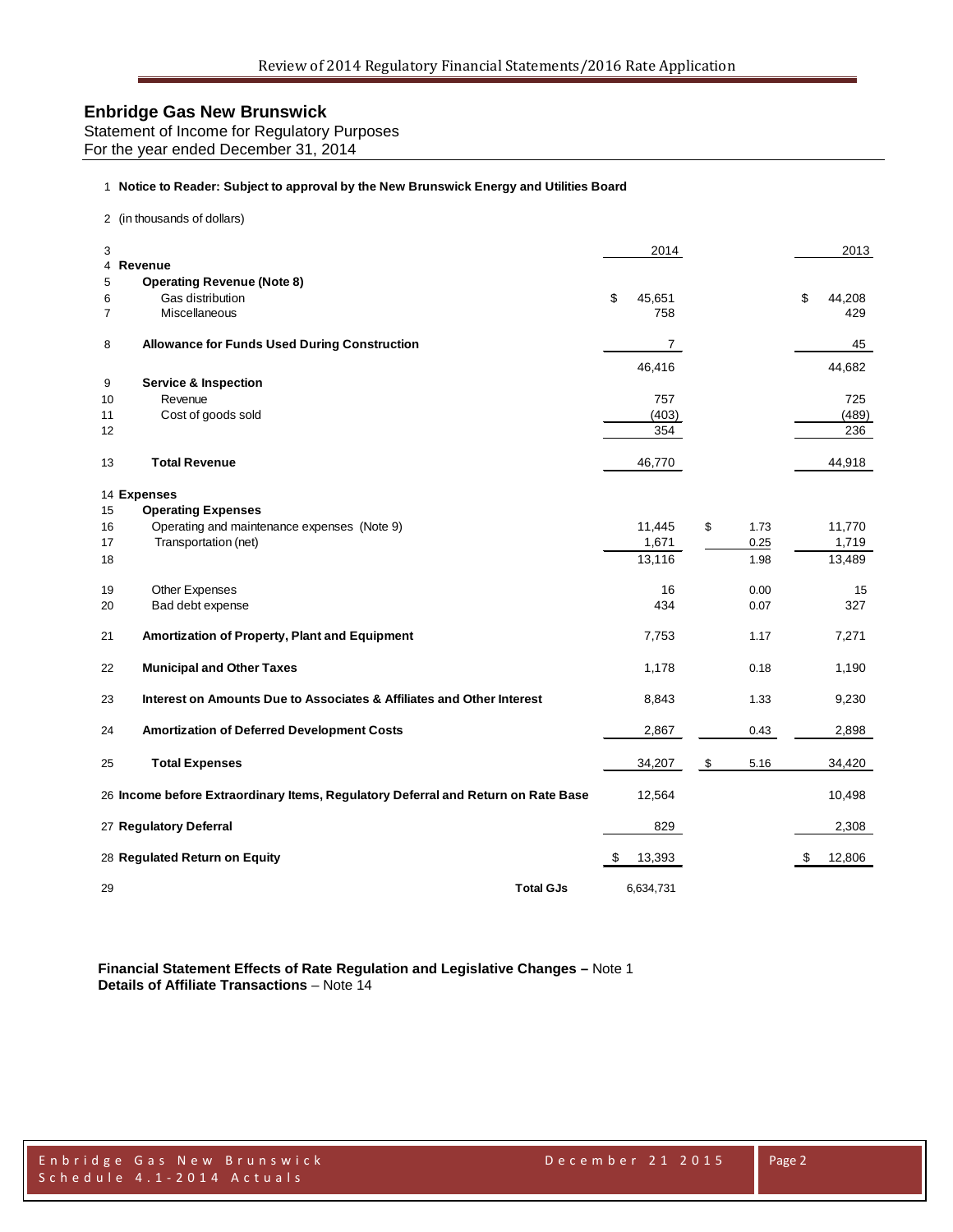Notes to 2014 Regulatory Financial Results For the year ended December 31, 2014

#### Note 1 **Financial Statement Effects of Rate Regulation and Legislative Changes**

 The Partnership's primary business activities are subject to regulation by the New Brunswick Energy and Utilities Board (EUB). The Partnership follows accounting practices prescribed by its regulator or stipulated in approved ratemaking decisions that are subject to examination and approval by the EUB and are similar to those being used by other enterprises in the gas distribution industry in Canada. Accordingly, the timing and recognition of certain revenues and expenses may differ from that otherwise expected under generally accepted accounting principles (GAAP) applicable to non-regulated operations. The ultimate recoverability of costs incurred is dependent upon the approval of the EUB.

 Rate regulation creates differences between the manner in which the Partnership accounts for transactions or events and how they would be accounted for if the Partnership was not subject to rate regulation. The differences in accounting treatment include:

 The EUB permits an "allowance for funds used during construction" (AFUDC) to be included in the rate base. In addition, AFUDC is included in the cost of property, plant and equipment and is depreciated over future periods as part of the total cost of the related asset, based on the expectation that depreciation expense, including the AFUDC component, will be approved for inclusion in future rates. AFUDC for rate-regulated entities includes both an interest component and a cost of equity component. In the absence of rate regulation, GAAP would permit the capitalization of only the interest component. Therefore, the initial set up of the equity component as a capitalized asset and the corresponding revenue recognized during the construction phase would not be recognized nor would the subsequent depreciation of the asset.

 As prescribed by the EUB, the Partnership does not recognize gains and losses on the sale of Enbridge Utility Gas (EUG) in the statement of income and uses a purchase gas variance account to defer the gain or loss on sale. Non-regulated enterprises would normally account for the gain or loss in the statement of income or comprehensive income.

 Enbridge Inc., on behalf of the Partnership, maintains a pension plan which provides defined benefit pension benefits to employees. As prescribed by the EUB, contributions made to the plan are expensed as paid, consistent with the recovery of such costs in rates. Under GAAP, pension costs and obligations for defined benefit pension plans are determined using the projected benefit method and are charged to income as services are rendered.

 The Partnership had been subject to non-traditional regulation which recognized its immature nature. Unlike many similar utilities, the Partnership's rates were not set on a cost based methodology. Prior to October 1, 2012, the Partnership's rates were set exclusively based upon a market based methodology, and were based on a targeted savings over alternate fuel for end use customers. This rate setting methodology had been approved by the EUB for use during the development period after which rates are expected to be cost based.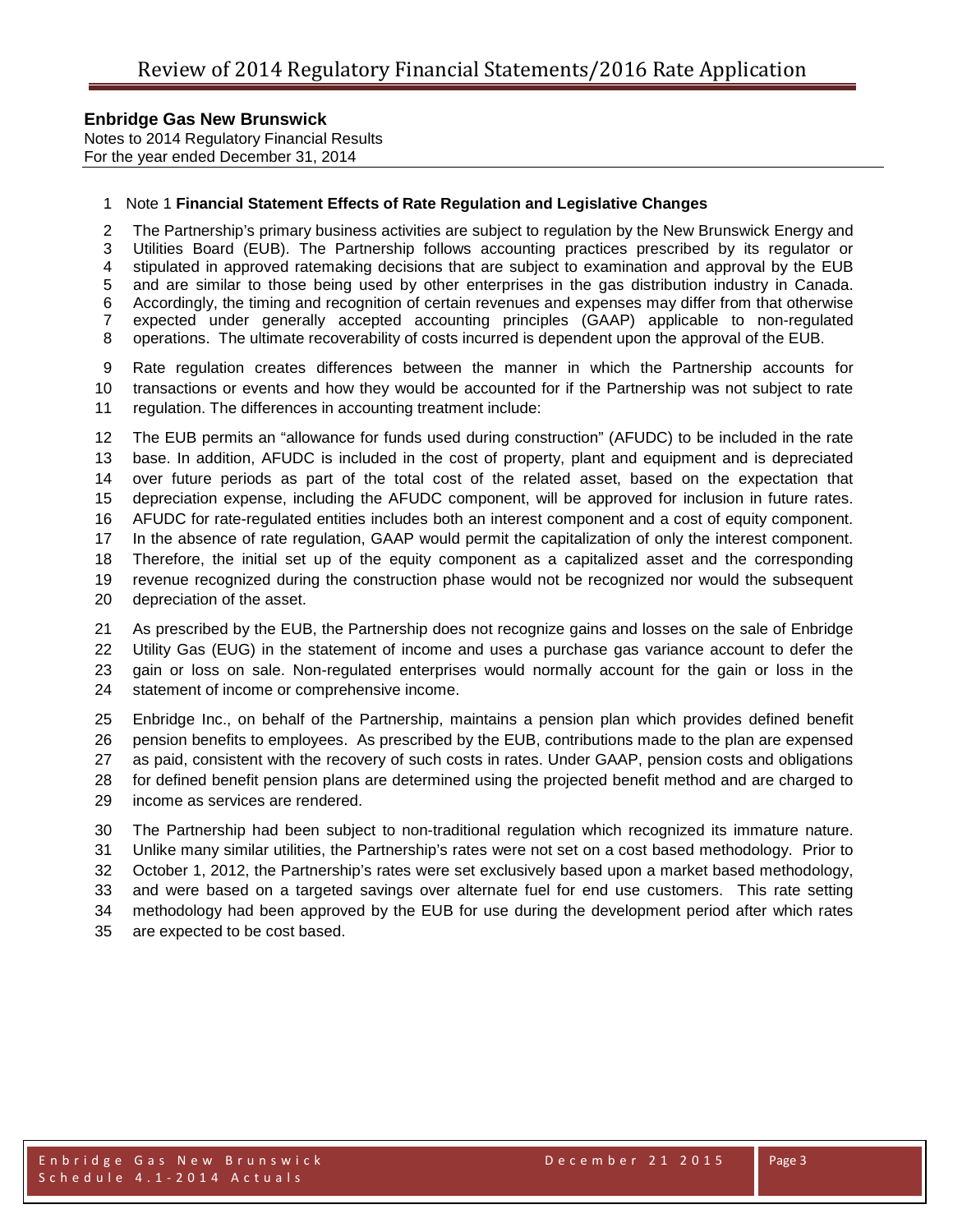Notes to 2014 Regulatory Financial Results For the year ended December 31, 2014

#### Note 1 **Financial Statement Effects of Rate Regulation and Legislative Changes (continued)**

 In December 2011, the Province of New Brunswick introduced legislation that outlined new rate classes, and a new rate setting methodology for the Partnership. The legislation subsequently received proclamation on January 18, 2012, with the supporting Rates and Tariffs Regulation being filed April 16, 2012. As a result of the legislation, effective March 1, 2012, the Partnership was directed to combine the Small General Service Residential Oil (SGSRO) and Small General Service Residential Electric (SGSRE) rate classes into a single Small General Service Residential (SGSR) class and apply the SGSRE distribution rate to all customers. In addition, effective October 1, 2012, the Partnership was directed to establish new rate classes for all customers, with rates to be based on the lesser of the market based rate, or the cost of service rate with an allowed multiplier to allow for a level of cross- subsidization with a revenue to cost ratio not exceeding 1.2:1 for any class of customer. The regulation also stipulated the target saving level and alternative fuel sources to be used in determining the market based rates. In May 2013, in response to an appeal launched by the Partnership, the New Brunswick Court of Appeal

 ruled that Section 4(1) of the legislation restricting the revenue to cost ratio to 1.2:1 was ultra vires. In response, the Partnership filed a rate variance application with the Board and received new rates effective August 1, 2013 which allowed the Partnership to establish rates for cost of service customers

without rate caps imposed.

 In January 2014, the EUB requested the Partnership to file a rate rider for the Small General Service (SGS) rate class due to the high commodity prices. The reduced distribution rates were effective from February 1, 2014 to April 30, 2014 resulting in the Partnership not having the opportunity to recover all of its costs in 2014. The EUB approved the 2014 cost of service rates for all other rate classes effective

May 1, 2014, as well as a fixed 2014 distribution rate for SGS at \$10.00.

 The legislation noted above also provided direction with regards to the regulatory deferral account, which the EUB had historically approved to capture the difference between the Partnership's regulated revenues and its revenue requirement, which non-regulated enterprises would not recognize. Based on the legislative changes, the Partnership is no longer permitted to depreciate, amortize, earn a return on, or otherwise consider the regulatory deferral account when calculating its revenue requirement. In response to this legislation, the Partnership has not considered the deferral account for the purpose of establishing the revenue requirement. However, it will remain as an asset on Enbridge Gas New Brunswick's balance sheet as it remains an asset of the Partnership for regulatory purposes. Similarly, the capital structure associated with the regulatory deferral account will also remain on the balance sheet. However, the debt and equity associated with the regulatory deferral account are not considered when calculating the allowed rate of return for the Partnership.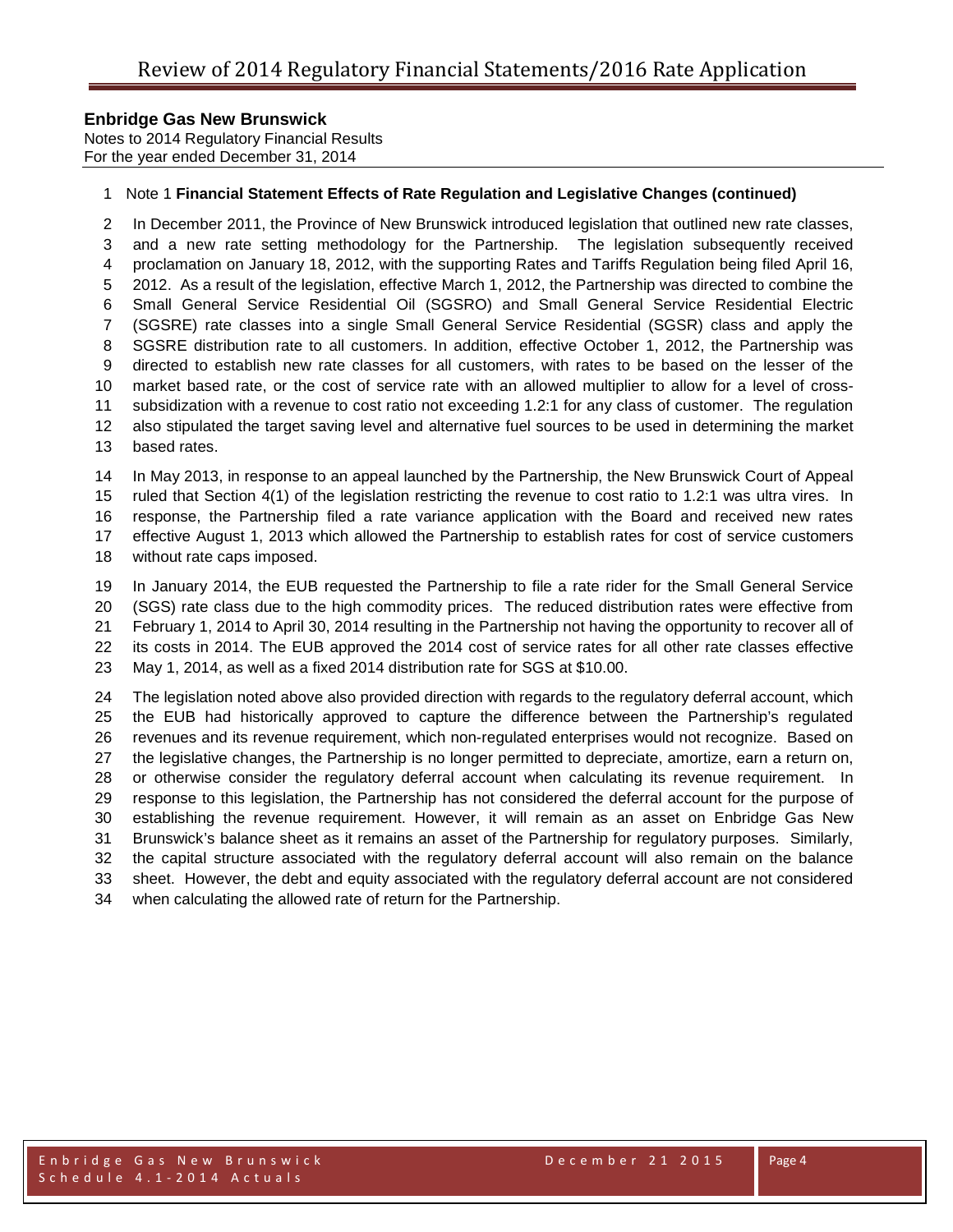Notes to 2014 Regulatory Financial Results For the year ended December 31, 2014

#### (in thousands of dollars)

### Note 2 **Property, Plant & Equipment**

| 1<br>$\overline{2}$<br>3 |                                   | Cost          | Accumulated<br>Amortization | 2014<br><b>Net Book</b><br>Value | 2013<br><b>Net Book</b> | Rates of<br><b>Value Amortization</b> |
|--------------------------|-----------------------------------|---------------|-----------------------------|----------------------------------|-------------------------|---------------------------------------|
|                          | 4 Property, plant & equipment     |               |                             |                                  |                         |                                       |
| 5                        | General plant                     |               |                             |                                  |                         |                                       |
| 6                        | Computer hardware & software      | \$<br>3,300   | \$<br>(2,889)               | \$<br>411                        | \$<br>725               | 28.80%                                |
| 7                        | Tools and work equipment          | 1,699         | (484)                       | 1,215                            | 1,479                   | 20.00%                                |
| 8                        | Office furniture and equipment    | 489           | (204)                       | 285                              | 304                     | 4.40%                                 |
| 9                        | Transportation                    | 1,395         | (878)                       | 517                              | 794                     | 18.45%                                |
| 10                       | Communications                    | 81            | (81)                        |                                  |                         | 28.80%                                |
| 11                       | <b>Incentives</b>                 | 236           | (65)                        | 171                              | 222                     | 20.00%                                |
| 12                       | Leasehold improvements            | 698           | (557)                       | 141                              | 236                     | 1                                     |
| 13                       | Subtotal                          | 7,898         | (5, 158)                    | 2,740                            | 3,760                   |                                       |
| 14                       | Distribution plant                |               |                             |                                  |                         |                                       |
| 15                       | Land                              | 375           |                             | 375                              | 375                     |                                       |
| 16                       | Rights of way and easements       | 189           |                             | 189                              | 156                     |                                       |
| 17                       | <b>Distribution mains</b>         | 121,580       | (24, 942)                   | 96,638                           | 97,880                  | 2.43%                                 |
| 18                       | <b>Street services</b>            | 59,545        | (14, 442)                   | 45,103                           | 44,107                  | 3.83%                                 |
| 19                       | Meters and regulators             | 22,566        | (3,880)                     | 18,686                           | 17,826                  | 4.46%                                 |
| 20                       | <b>Stations</b>                   | 14,522        | (5, 185)                    | 9,337                            | 9,829                   | 4.40%                                 |
| 21                       | Subtotal                          | 218,777       | (48, 449)                   | 170,328                          | 170,173                 |                                       |
| 22                       | Total plant in service            | 226,675       | (53,607)                    | 173,068                          | 173,933                 |                                       |
| 23                       | Construction work in progress     | 1,357         |                             | 1,357                            | \$<br>824               |                                       |
| 24                       | Total property, plant & equipment | \$<br>228,032 | \$<br>(53,607)              | \$<br>174,425                    | \$<br>174,757           |                                       |

**1 - Amortized over the term of the related leases.**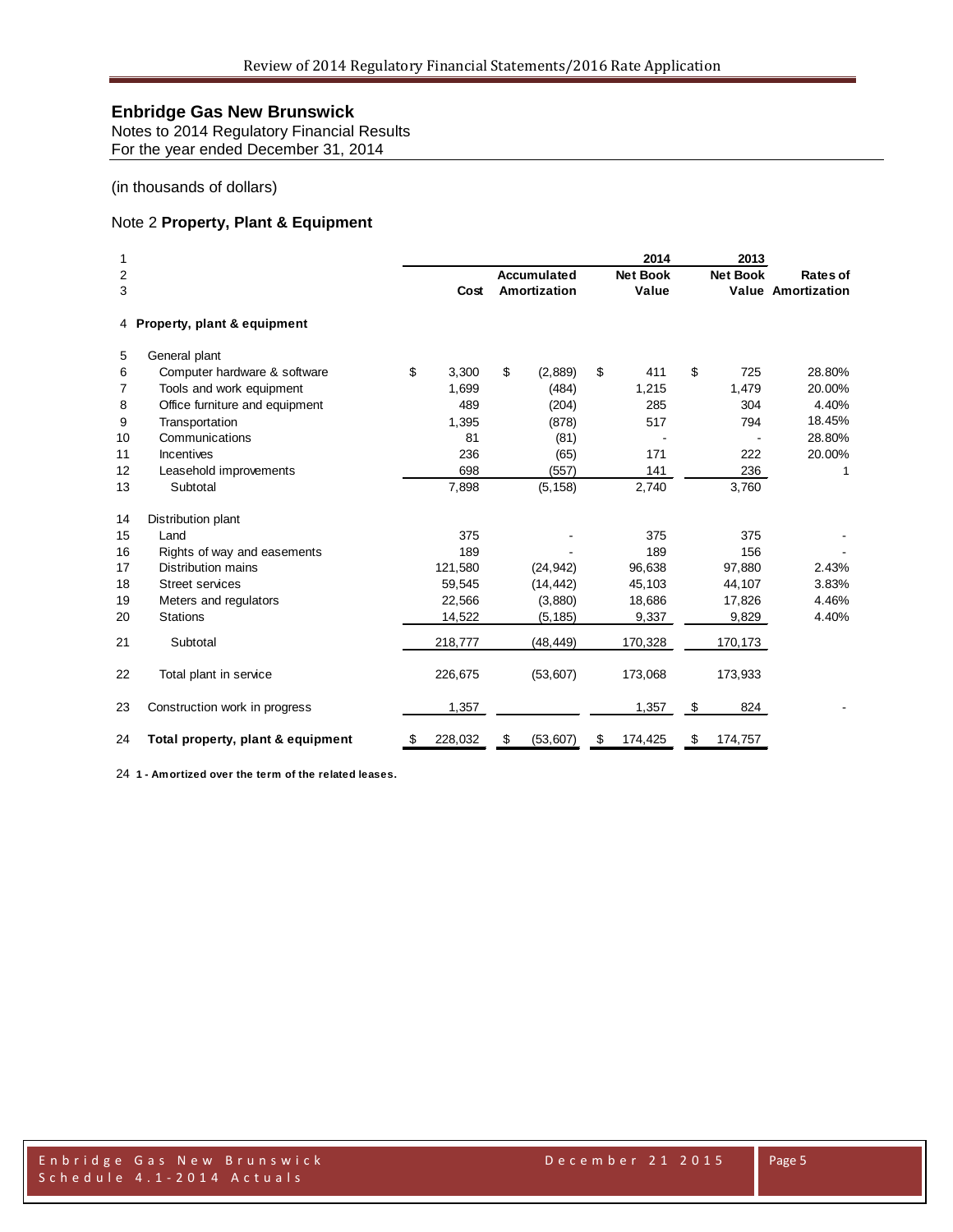Notes to 2014 Regulatory Financial Results For the year ended December 31, 2014

(in thousands of dollars)

### Note 3 **Deferred Development Costs - Net**

| 2<br>3 |                                          |   | Cost           | Accumulated<br>Amortization | 2014<br><b>Net Book</b><br>Value      | 2013<br><b>Net Book</b> | Rates of<br><b>Value Amortization</b> |
|--------|------------------------------------------|---|----------------|-----------------------------|---------------------------------------|-------------------------|---------------------------------------|
| 4<br>5 | Franchise fee<br>Deferred carrying costs | S | 1.500<br>1.784 | (1, 150)<br>(1,784)         | \$<br>350<br>$\overline{\phantom{a}}$ | 425                     | 5.00%<br>20.00%                       |
| -6     | Total deferred development costs, net    |   | 3,284          | (2,934)                     | 350                                   | 425                     |                                       |

#### Note 4 **Development O&M Capitalized Costs – Net**

|    |                                              |         |              | 2014            | 2013            |
|----|----------------------------------------------|---------|--------------|-----------------|-----------------|
| 8  |                                              |         | Accumulated  | <b>Net Book</b> | <b>Net Book</b> |
| 9  |                                              | Cost    | Amortization | Value           | Value           |
| 10 | Development O&M capitalized costs            | 114.952 | (20.543)     | 94.409          | 97,201          |
| 11 | Total development O&M capitalized costs, net | 114.952 | (20, 543)    | 94.409          | 97,201          |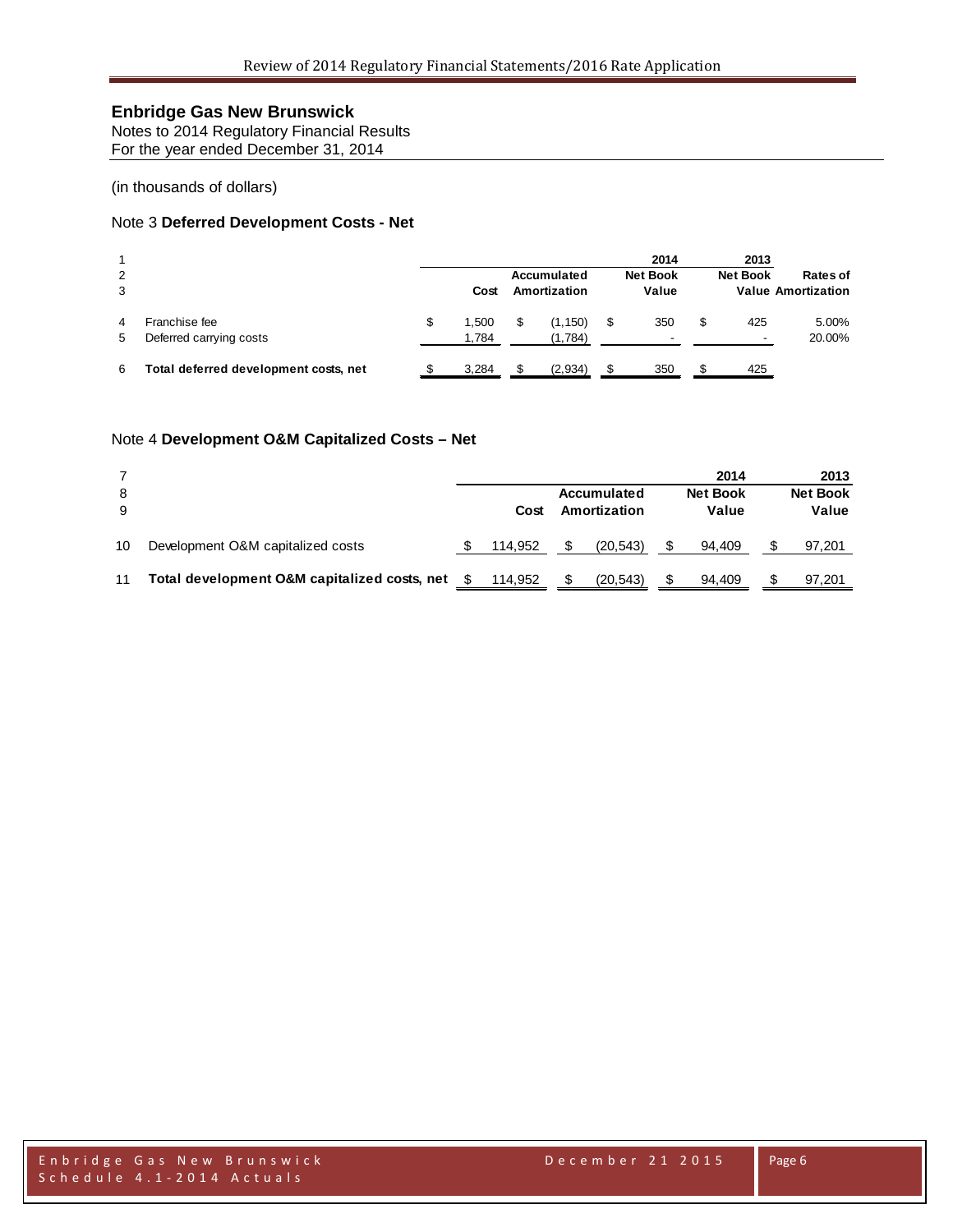Notes to 2014 Regulatory Financial Results For the year ended December 31, 2014

#### (in thousands of dollars)

### Note 5 **Other Regulated Assets**

|   |                               | 2014        |   | 2013   |
|---|-------------------------------|-------------|---|--------|
| 2 | Cash & Short Term Investments | \$<br>8.394 | S | 8,697  |
| 3 | Accounts Receivable           | 22,206      |   | 19,941 |
| 4 | Inventory                     | 1.028       |   | 1.110  |
| 5 | Long term receivable          | 3,306       |   | 2,019  |
| 6 |                               | 34.934      | S | 31,767 |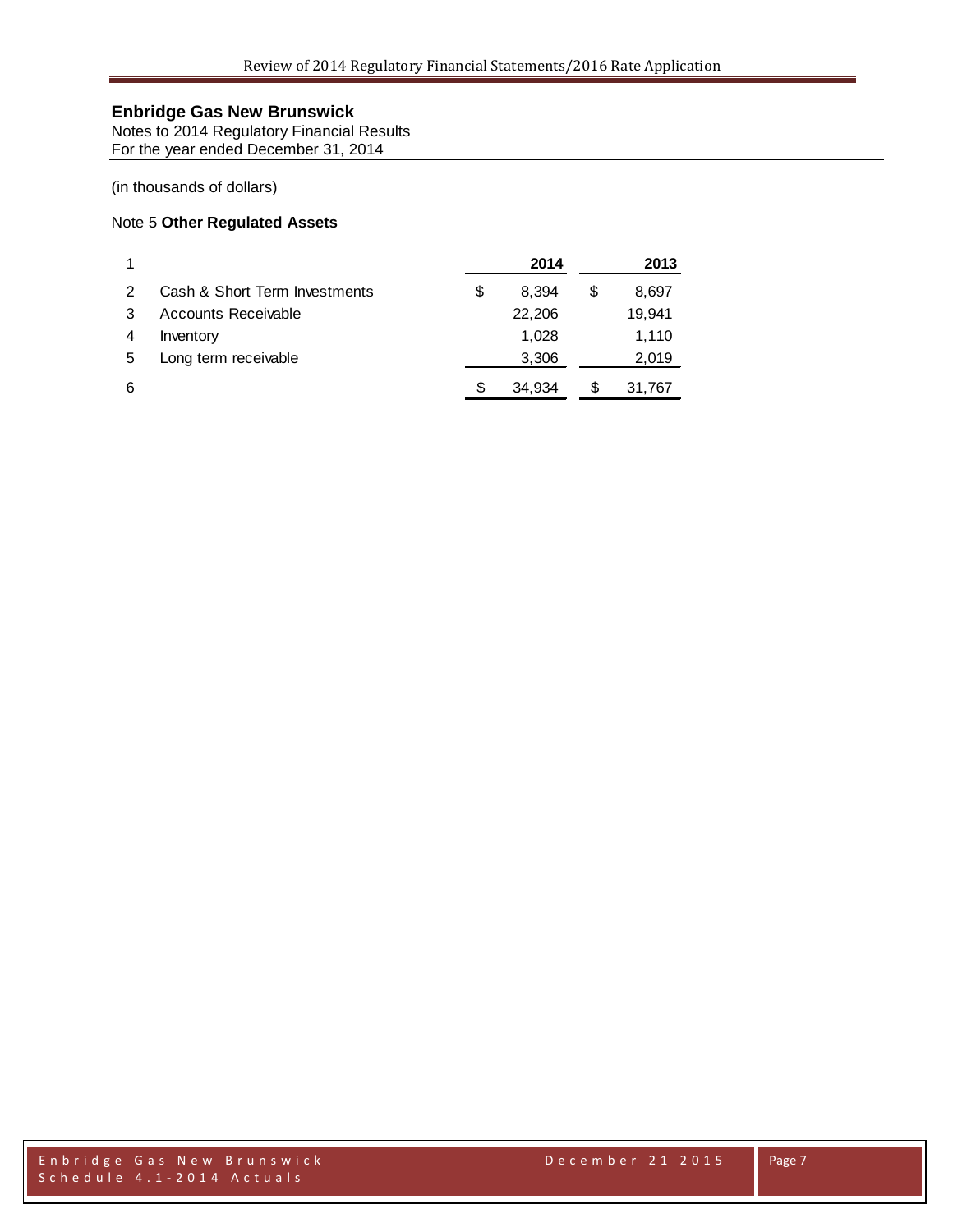Notes to 2014 Regulatory Financial Results For the year ended December 31, 2014

(in thousands of dollars)

#### Note 6 **Long-term Advances from Associates and Affiliates**

|    |                                |                   |                      |         |               | 2014                |           |              |                          | 2013                |           |
|----|--------------------------------|-------------------|----------------------|---------|---------------|---------------------|-----------|--------------|--------------------------|---------------------|-----------|
| 2  |                                |                   |                      |         |               | <b>Cost of Debt</b> |           |              |                          | <b>Cost of Debt</b> |           |
| 3  |                                | <b>Issue Date</b> | <b>Maturity Date</b> | Amount  | Enbridge Inc. | <b>EGNB</b>         | Regulated | Amount       | Enbridge Inc.            | <b>EGNB</b>         | Regulated |
| 4  | Promissory Note                | 23-Mar-04         | 24-Mar-14            |         |               |                     |           | 5,000        | 5.33%                    | 6.69%               | 6.33%     |
| 5  | Promissory Note                | 30-Nov-04         | 28-Nov-14            |         |               |                     |           | 21,000       | 5.69%                    | 6.95%               | 6.69%     |
| 6  | Promissory Note                | 30-Mar-05         | 30-Mar-15            | 6,000   | 5.04%         | 6.93%               | 6.04%     | 6,000        | 5.04%                    | 6.93%               | 6.04%     |
|    | Promissory Note                | 28-Dec-05         | 28-Dec-15            | 14,000  | 4.59%         | 6.53%               | 5.59%     | 14,000       | 4.59%                    | 6.53%               | 5.59%     |
| 8  | Promissory Note                | 19-Dec-06         | 19-Dec-16            | 18,000  | 4.82%         | 6.52%               | 5.82%     | 18,000       | 4.82%                    | 6.52%               | 5.82%     |
| 9  | Promissory Note                | 20-Dec-07         | 20-Dec-17            | 20,000  | 5.54%         | 5.85%               | 6.54%     | 20,000       | 5.54%                    | 5.85%               | 6.54%     |
| 10 | Promissory Note                | 9-Dec-09          | 9-Dec-19             | 15,000  | 4.63%         | 5.63%               | 5.63%     | 15,000       | 4.63%                    | 5.63%               | 5.63%     |
| 11 | Promissory Note                | 22-Sep-10         | 22-Sep-15            | 4,000   | 3.25%         | 4.25%               | 4.25%     | 4,000        | 3.25%                    | 4.25%               | 4.25%     |
| 12 | Promissory Note                | 30-Dec-11         | 30-Dec-21            | 14,000  | 4.50%         | 5.50%               | 4.50%     | 14,000       | 4.50%                    | 5.50%               | 4.50%     |
| 13 | Promissory Note                | 8-Jan-13          | 8-Jan-20             | 7,500   | 3.67%         | 4.67%               | 4.67%     | 7,500        | 3.67%                    | 4.67%               | 4.67%     |
| 14 | Promissory Note                | 24-Feb-14         | 26-Feb-18            | 25,000  | 4.16%         | 5.16%               | 5.16%     |              | $\overline{\phantom{a}}$ |                     |           |
| 15 | Promissory Note                | 24-Mar-14         | 24-Mar-17            | 5,000   | 3.69%         | 4.69%               | 4.69%     |              | $\overline{\phantom{a}}$ |                     |           |
| 16 | Promissory Note                | 29-Dec-14         | 28-Dec-18            | 21,000  | 3.72%         | 4.72%               | 4.72%     |              | $\overline{\phantom{a}}$ |                     |           |
| 17 | Total long-term advances       |                   |                      |         |               |                     |           |              |                          |                     |           |
| 18 | from associates and affiliates |                   |                      | 149,500 | 4.65%         | 5.86%               | 5.65%     | 124,500<br>S | 5.04%                    | 6.25%               | 6.03%     |

The cost of debt of EGNB is limited to the actual borrowing rate of Enbridge Inc. plus 1%.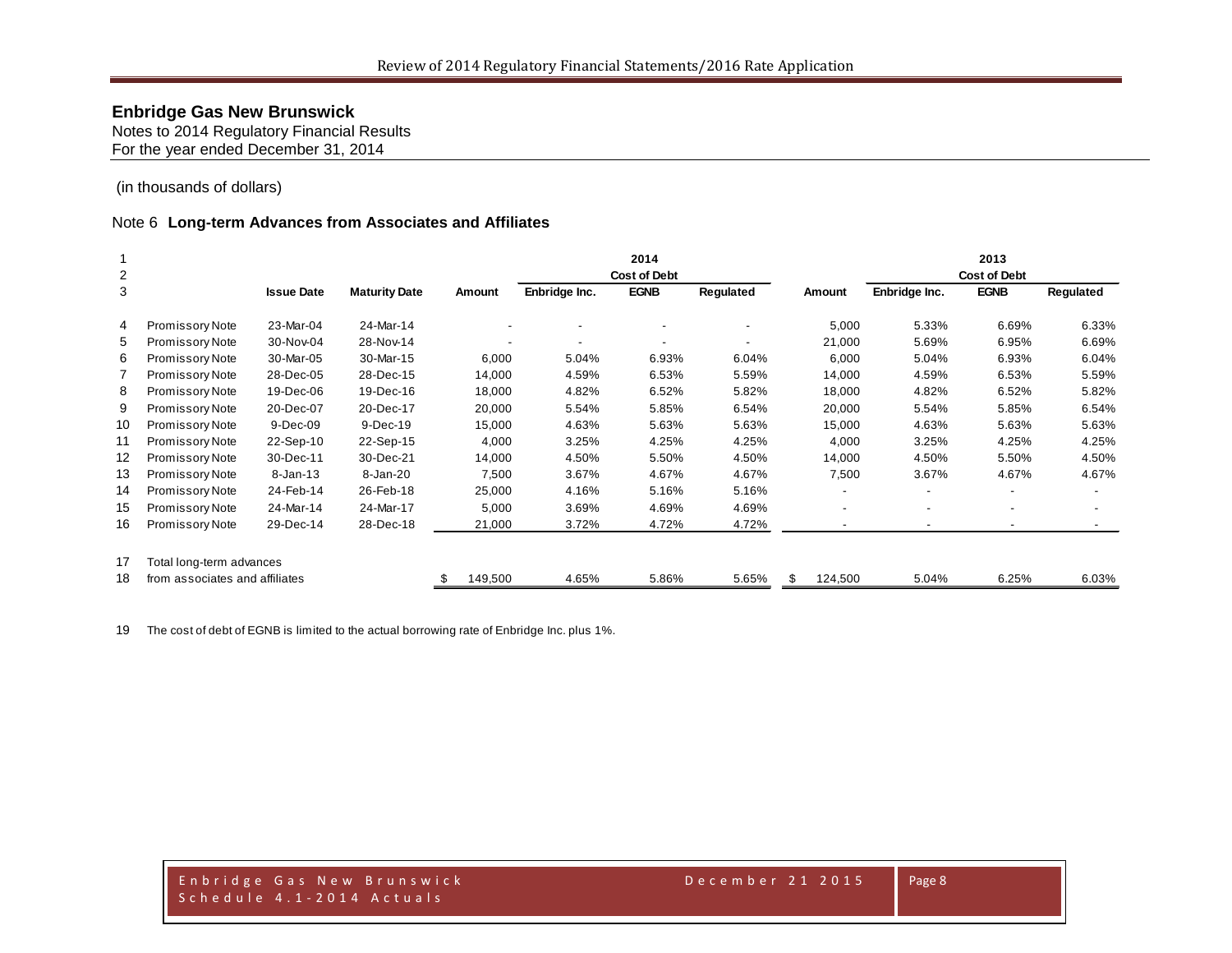Notes to 2014 Regulatory Financial Results For the year ended December 31, 2014

(in thousands of dollars)

### Note 7 **Other Regulated Liabilities**

|                                                  |   | 2014   |   | 2013   |
|--------------------------------------------------|---|--------|---|--------|
| 2 Due to Affiliated Companies                    | S |        | S | 25,000 |
| 3 Accounts Payable                               |   | 8.258  |   | 12,648 |
| 4 Long Term Payable                              |   | 1.067  |   | 2.115  |
| 5 Long Term Deferred Post Employment Liabilities |   | 4.311  |   | 1,001  |
|                                                  |   | 13.636 |   | 40,764 |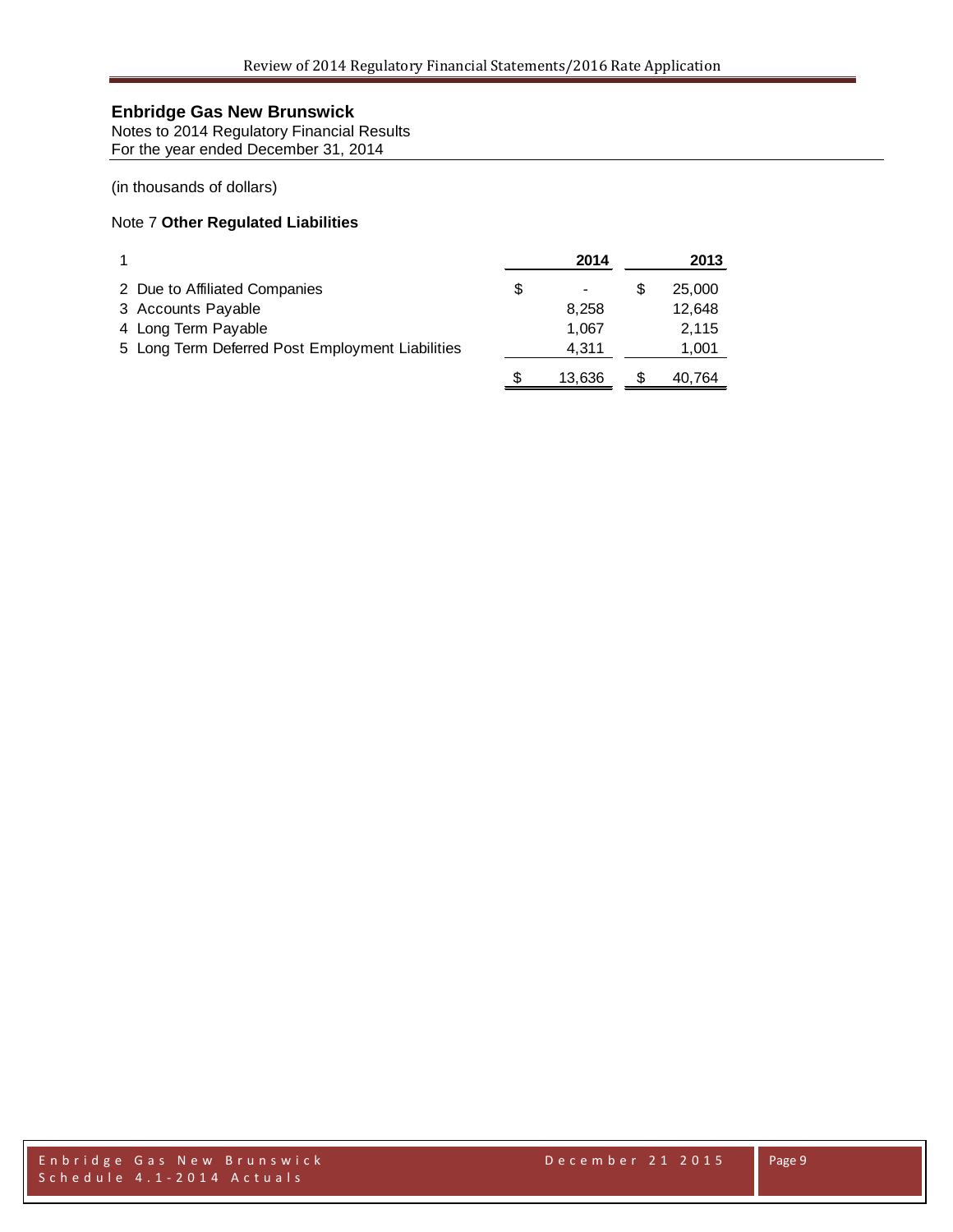Notes to 2014 Regulatory Financial Results For the year ended December 31, 2014

(in thousands of dollars)

### Note 8 **Operating Revenue**

#### **a. Gas Distribution**

|                                              | 2014 |                |    |        |                  |     |                                                       | 2013           |    |        |                   |       |  |  |  |
|----------------------------------------------|------|----------------|----|--------|------------------|-----|-------------------------------------------------------|----------------|----|--------|-------------------|-------|--|--|--|
|                                              |      | <b>Revenue</b> |    |        |                  | TJs |                                                       | <b>Revenue</b> |    |        | <b>Throughput</b> | TJs   |  |  |  |
| 4 Small general service (SGS)                | \$   | 9,713          |    | 10,245 |                  | 937 | \$                                                    | 12,843         |    | 10.144 |                   | 932   |  |  |  |
| 5 Mid-general service (MGS)                  |      | 12.698         |    | 1,399  |                  | 935 |                                                       | 11.729         |    | 1.480  |                   | 966   |  |  |  |
| 6 Large general service (LGS)                |      | 9,554          |    | 436    |                  |     |                                                       | 8,016          |    | 423    |                   | 1,152 |  |  |  |
| 7 Contract general service (CGS)             |      | 5,720          |    | 87     |                  |     |                                                       | 5,468          |    | 98     |                   | 1,100 |  |  |  |
| 8 Industrial contract general service (ICGS) |      | 7,758          |    | 11     |                  |     |                                                       | 5,953          |    | 10     |                   | 2,351 |  |  |  |
| 9 Off peak service (OPS)                     |      | 208            |    | 15     |                  | 51  |                                                       | 199            |    | 15     |                   | 51    |  |  |  |
| 10 Total                                     |      | 45,651         | \$ | 12,193 |                  |     | \$.                                                   | 44,208         | \$ | 12,170 | \$.               | 6,552 |  |  |  |
|                                              |      |                |    |        | <b>Customers</b> |     | <b>Throughput</b><br>1,218<br>1,089<br>2.404<br>6,634 |                |    |        | <b>Customers</b>  |       |  |  |  |

11 1 Terajoule (TJ) = 1,000 Gigajoules (GJ)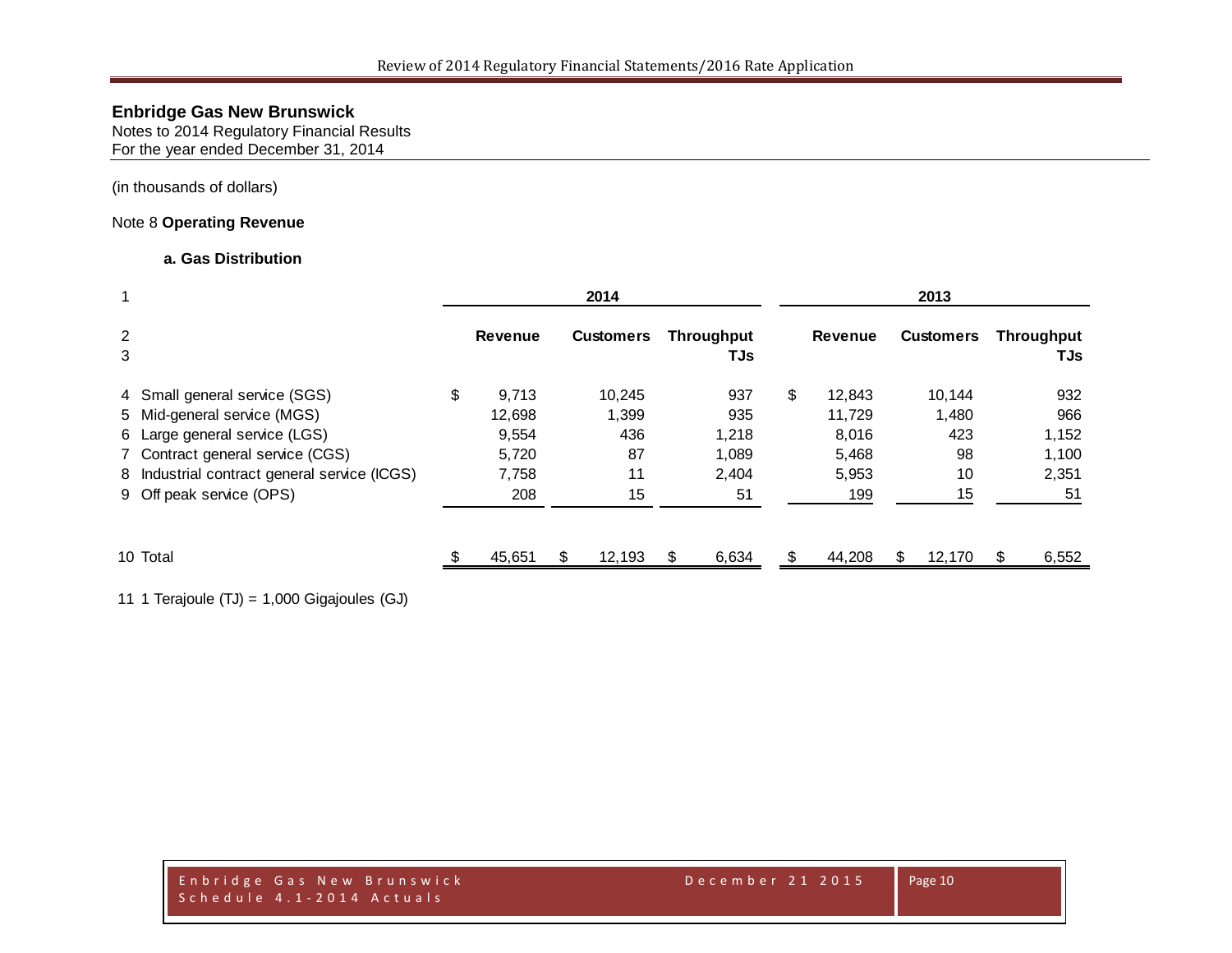Notes to 2014 Regulatory Financial Results For the year ended December 31, 2014

(in thousands of dollars)

### Note 8 **Operating Revenue (continued)**

### **b. Miscellaneous**

|              |                                                                         | 2014             |     | 2013       |
|--------------|-------------------------------------------------------------------------|------------------|-----|------------|
|              | 2 Agent billing and collection<br>3 Other miscellaneous revenue         | \$<br>176<br>582 | \$. | 174<br>255 |
| 4            | <b>Total miscellaneous</b>                                              | 758              | \$. | 429        |
| 5<br>6       | <b>Details of Agent Billing and Collection Revenues</b><br>(in dollars) | 2014             |     | 2013       |
| $\mathbf{7}$ | Agent billing and collection                                            |                  |     |            |
| 8            | Small general service (SGS)                                             | \$<br>139,213    | S   | 136,831    |
| 9            | Mid-general service (MGS)                                               | 19,865           |     | 20,312     |
| 10           | Large general service (LGS)                                             | 13,646           |     | 12,855     |
| 11           | Contract general service (CGS)                                          | 2,561            |     | 2,454      |
| 12           | Industrial contract general service (ICGS)                              | 364              |     | 401        |
| 13           | Off peak service (OPS)                                                  | 714              |     | 715        |
|              | 14 Total agent billing and collection revenue                           | \$<br>176,363    | \$  | 173,568    |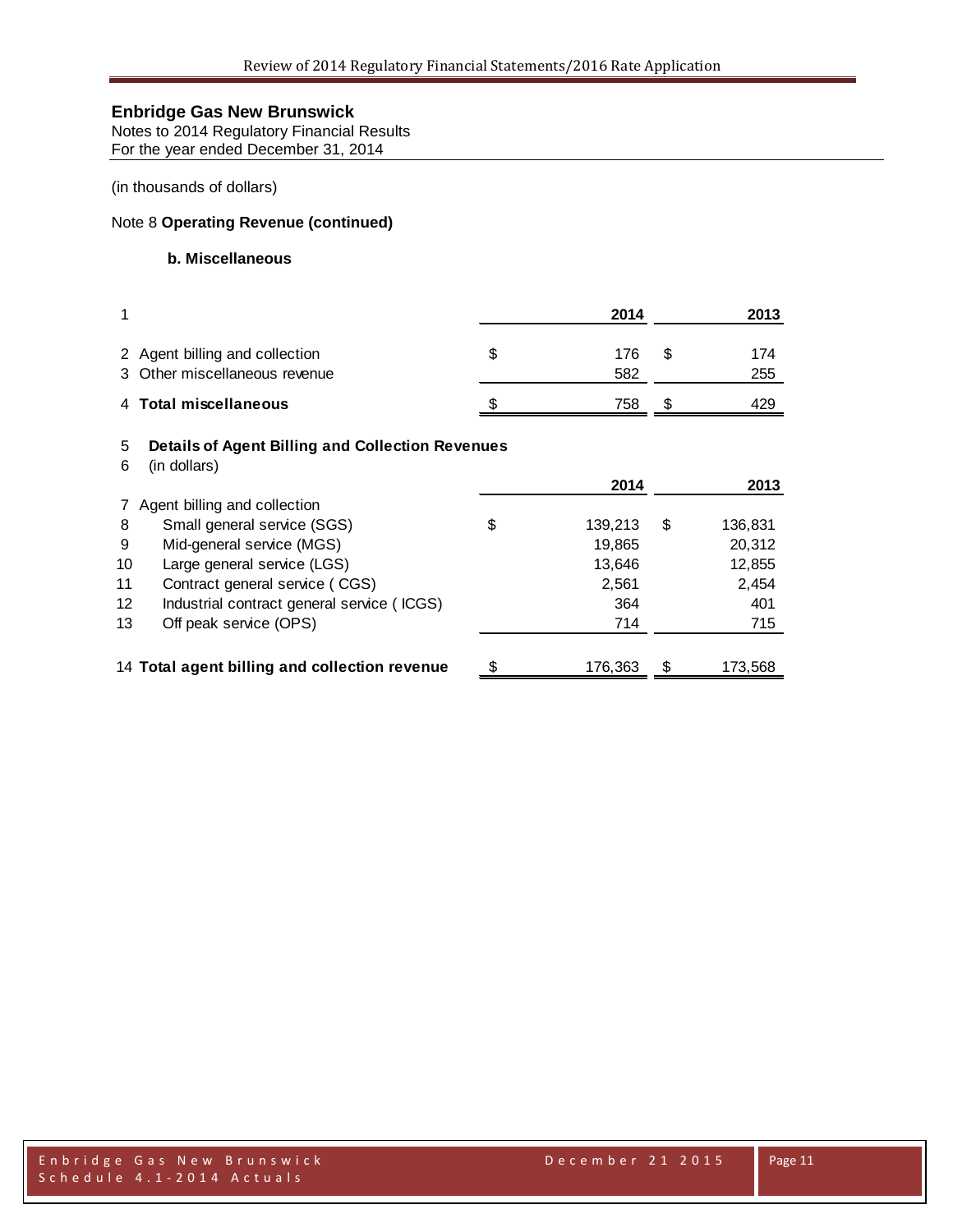Notes to 2014 Regulatory Financial Results For the year ended December 31, 2014

(in thousands of dollars)

#### Note 9 **Operating and Maintenance Expenses**

| 1   |                                              | 2014         | 2013         |
|-----|----------------------------------------------|--------------|--------------|
|     |                                              |              |              |
|     | Corporate management                         | \$<br>1,062  | \$<br>2,572  |
| 3   | Corporate administration                     | 464          | 858          |
| 4   | Financial reporting                          | 947          | 907          |
| 5   | Information technology                       | 1,216        | 1,108        |
| 6   | Regulatory & upstream                        | 1,123        | 613          |
| 7   | Sales & marketing                            | 1,007        | 999          |
| 8   | Distribution & maintenance                   | 5,201        | 5,813        |
| 9   | Customer care                                | 1,214        | 1,147        |
| 10. | Human resources                              | 3,768        | 2,896        |
|     | 11 Gas transportation and related activities | 1,671        | 1,719        |
|     | 12 Total prior to capitalization             | 17,673       | 18,632       |
|     | 13 Total capitalized                         | 4,557        | 5,143        |
|     | 14 Total expense                             | \$<br>13,116 | \$<br>13,489 |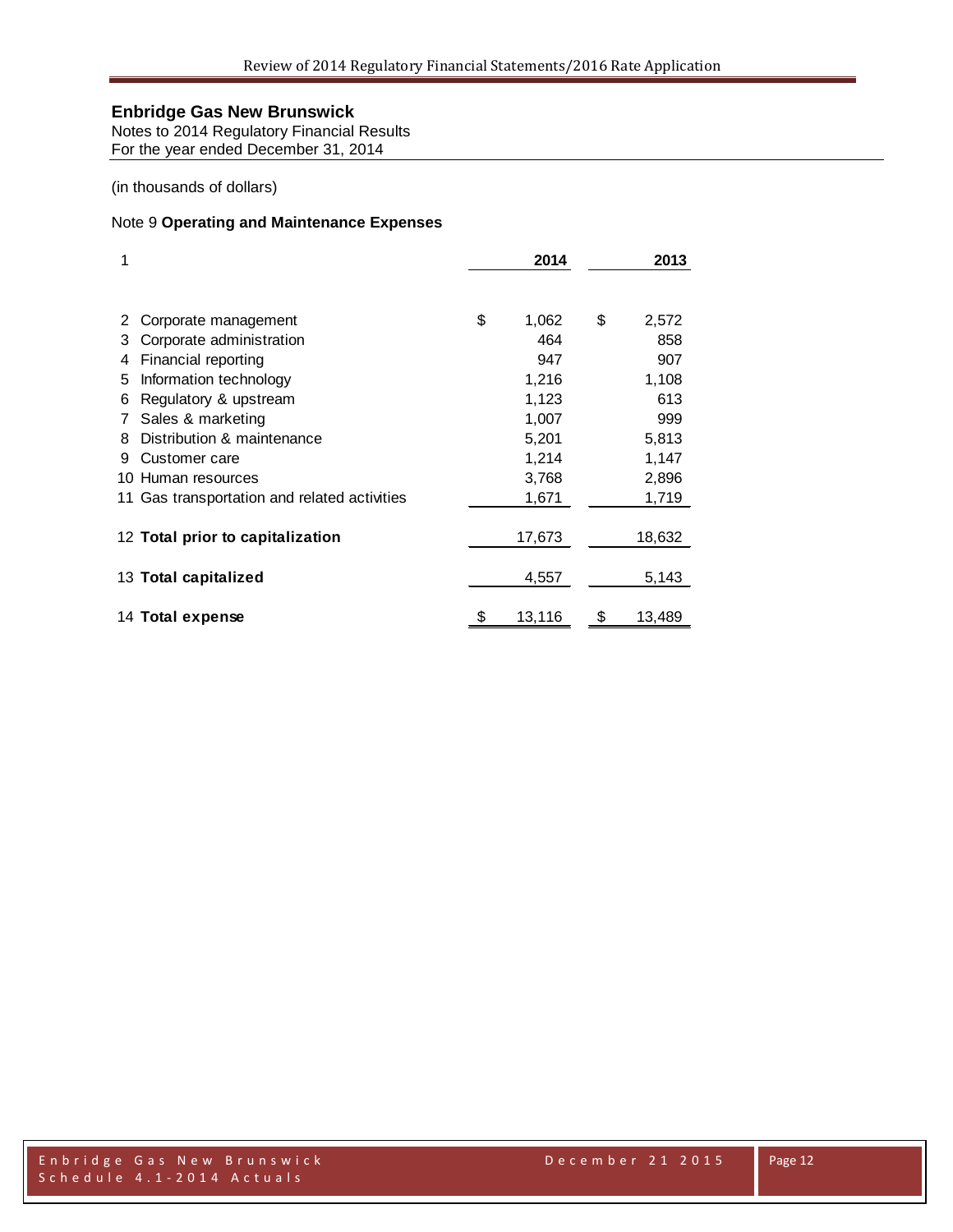Notes to 2014 Regulatory Financial Results For the year ended December 31, 2014

#### (in thousands of dollars)

### Note 10 **Interest on Amounts Due to Associates & Affiliates and Other Interest**

|                                                                             |   | 2014  | 2013  |
|-----------------------------------------------------------------------------|---|-------|-------|
| Interest on long-term debt                                                  | S | 8.537 | 9.212 |
| Other interest (revenue)/expense                                            |   | 303   |       |
| AIDC - allowance for funds used during construction (debt component)        |   |       |       |
|                                                                             |   |       |       |
| Total interest on amounts due to associates & affiliates and other interest |   | 8.843 | 9.230 |

#### Note 11 **Regulated Return on Equity**

| 6 |                                                                                                      | 2014   |    | 2013   |
|---|------------------------------------------------------------------------------------------------------|--------|----|--------|
| 8 | Regulated return on equity<br>AEDC - allowance for funds used during construction (equity component) | 13.389 | S. | 12.779 |
| 9 | Total regulated return on equity                                                                     | 13.393 |    | 12,806 |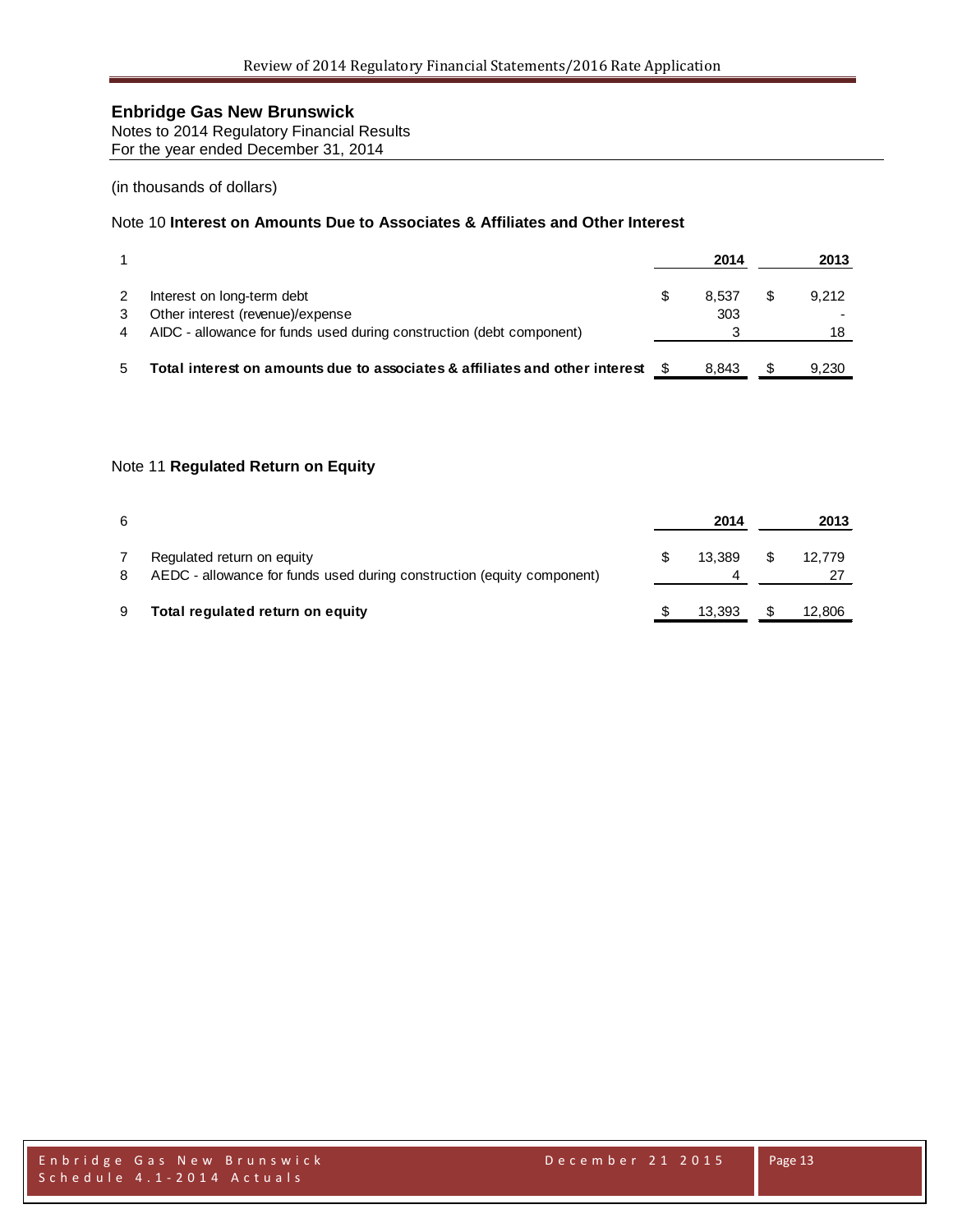Notes to 2014 Regulatory Financial Results For the year ended December 31, 2014

(in thousands of dollars)

#### Note 12 **Rate Base for Regulatory Purposes**

| 1              |                                                                             | 2014                                 | 2013                                  |  |  |
|----------------|-----------------------------------------------------------------------------|--------------------------------------|---------------------------------------|--|--|
| 2              | Property, plant & equipment                                                 |                                      |                                       |  |  |
| 3<br>4<br>5    | Cost<br>Accumulated amortization<br><b>Net</b>                              | \$<br>226,676<br>(53,608)<br>173,068 | \$<br>220,615<br>(46, 682)<br>173,933 |  |  |
| 6              | <b>Deferred charges</b>                                                     |                                      |                                       |  |  |
| 7<br>8<br>9    | Franchise fee, at cost<br>Accumulated amortization<br><b>Net</b>            | 1,500<br>(1, 150)<br>350             | 1,500<br>(1,075)<br>425               |  |  |
| 10<br>11<br>12 | Development O&M capitalized costs<br>Accumulated amortization<br><b>Net</b> | 114,952<br>(20, 543)<br>94,409       | 114,952<br>(17, 751)<br>97,201        |  |  |
| 13<br>14<br>15 | Deferred carrying costs, at cost<br>Accumulated amortization<br><b>Net</b>  | 1,784<br>(1,784)                     | 1,784<br>(1,784)                      |  |  |
| 16             | * Deferral account                                                          |                                      |                                       |  |  |
| 17             | <b>Total deferred charges</b>                                               | 94,759                               | 97,626                                |  |  |
| 18             | <b>Term deposit</b>                                                         | 2,962                                | 2,971                                 |  |  |
| 19             | <b>Working capital allowance</b>                                            | 1,535                                | 1,621                                 |  |  |
| 20             | <b>Total rate base</b>                                                      | \$<br>272,324                        | \$<br>276,151                         |  |  |
| 21             | Average rate base                                                           | \$274,752                            | \$277,122                             |  |  |

**\* Deferral account excluded for rate making purposes**

 **Effective January 1, 2012**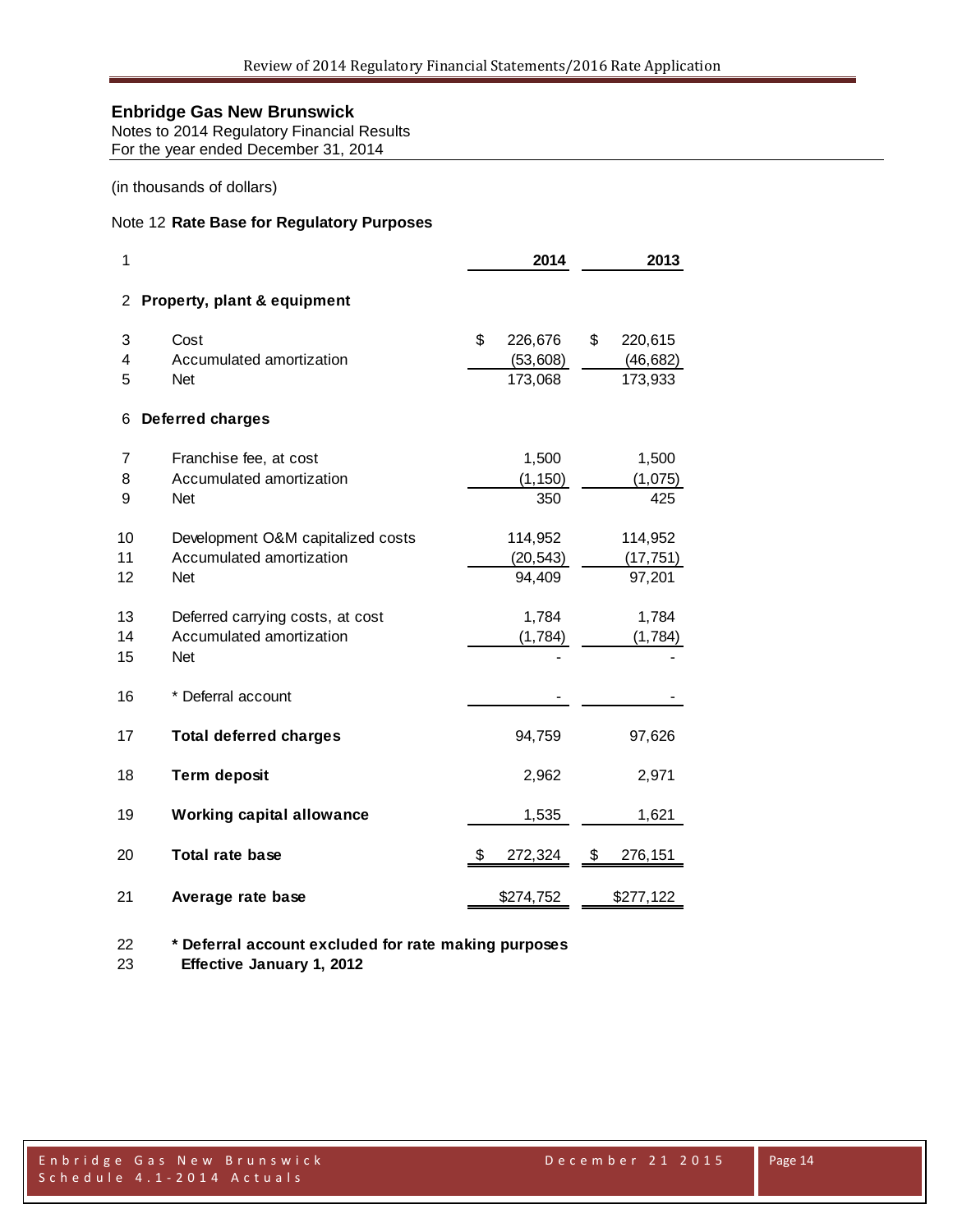Notes to 2014 Regulatory Financial Results For the year ended December 31, 2014

#### (in thousands of dollars)

### Note 13 **Capital Structure for Regulatory Purposes**

| 1 |                              | 2014 |                    | 2013 |                    |
|---|------------------------------|------|--------------------|------|--------------------|
|   | 2 Capital structure          |      |                    |      |                    |
|   | 3 Long-term debt<br>4 Equity | \$   | 149,500<br>143,944 | \$   | 124,500<br>141,857 |
|   | 5 Total                      |      | 293,444            |      | 266,357            |

#### **Capital structure percentage**

| 7 Long-term debt | 50.95%  | 46.74%  |
|------------------|---------|---------|
| 8 Equity         | 49.05%  | 53.26%  |
| 9 Total          | 100.00% | 100.00% |

#### **Capital structure average percentage for regulatory purposes**

| 11 Long-term debt | 55.00%  | 55.00%  |
|-------------------|---------|---------|
| 12 Equity         | 45.00%  | 45.00%  |
| 13 Total          | 100.00% | 100.00% |

#### **Weighted cost of capital for regulatory purposes**

| 15 Long-term debt | 3.10% | 3.32% |
|-------------------|-------|-------|
| 16 Equity         | 4.91% | 4.91% |
| 17 Total          | 8.01% | 8.23% |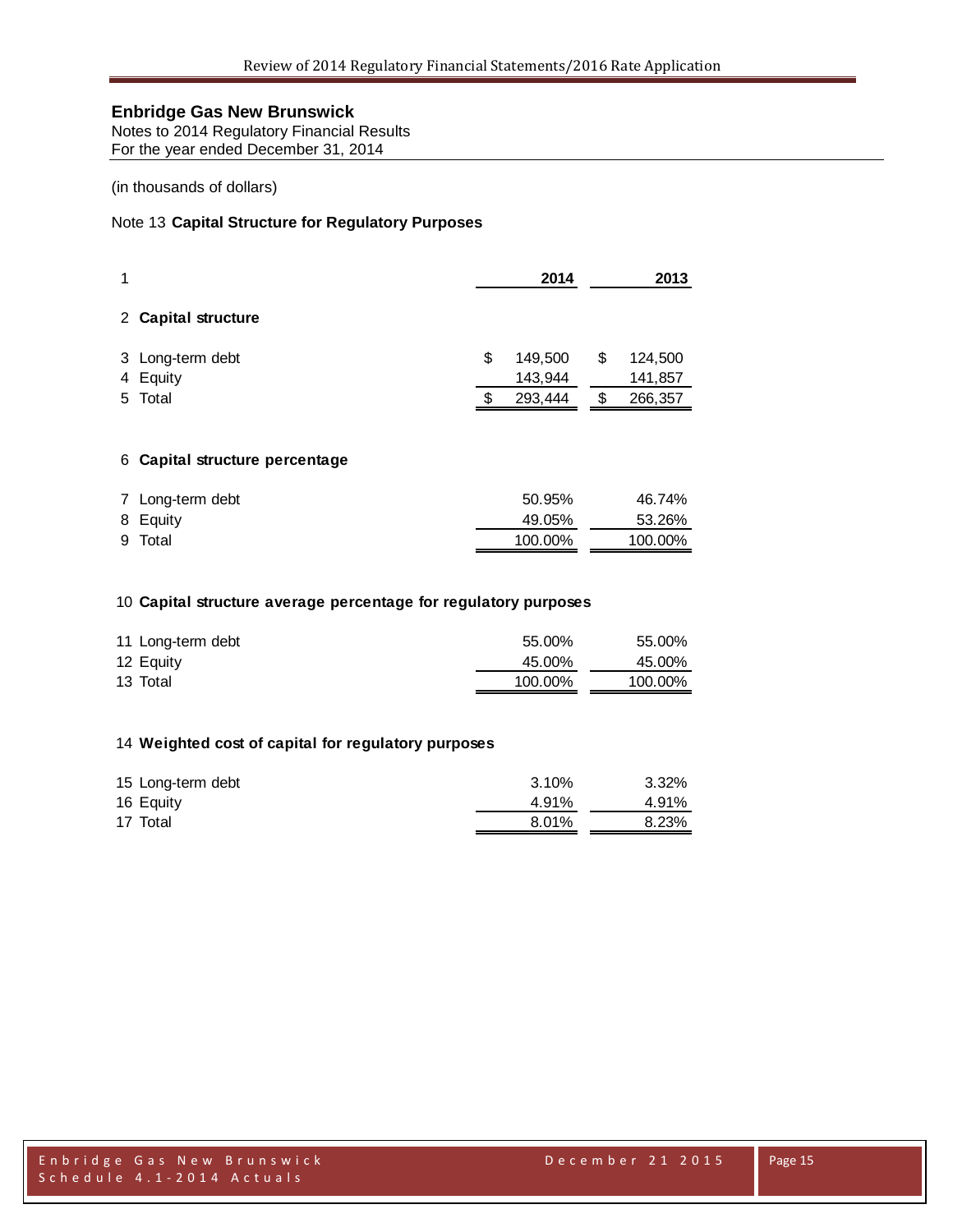Notes to 2014 Regulatory Financial Results For the year ended December 31, 2014

(in thousands of dollars)

#### Note 14 **Details of Affiliate Transactions**

| 1  | 2 For the period ending December 31, 2014  |    | Enbridge<br>Inc.         | Enbridge<br>Gas<br><b>Distribution</b><br>Inc. | Gazifère Inc. |      | Enbridge<br><b>Pipelines</b><br>Inc. |        | Total<br><b>Affiliate</b><br>Consulting<br>and<br><b>Services</b> | Total<br><b>Consulting</b><br>and<br><b>Services</b> | <b>Affiliate</b><br><b>Expenditure as</b><br><b>Percent of</b><br><b>Total</b><br><b>Consulting and</b><br><b>Services</b> |
|----|--------------------------------------------|----|--------------------------|------------------------------------------------|---------------|------|--------------------------------------|--------|-------------------------------------------------------------------|------------------------------------------------------|----------------------------------------------------------------------------------------------------------------------------|
| 3  | Corporate management                       | \$ | $\overline{\phantom{a}}$ | \$<br>155                                      | \$            | \$   | $\overline{\phantom{a}}$             | \$     | 155 \$                                                            | 336                                                  | 46%                                                                                                                        |
| 4  | Sales & marketing                          |    |                          | $\overline{\phantom{a}}$                       |               |      |                                      |        |                                                                   | 461                                                  | 0%                                                                                                                         |
| 5  | Human resources                            |    | 142                      | 34                                             |               |      |                                      |        | 175                                                               | 203                                                  | 86%                                                                                                                        |
| 6  | Distribution & maintenance                 |    |                          | 560                                            |               |      |                                      |        | 560                                                               | 1,116                                                | 50%                                                                                                                        |
| 7  | Budget & regulatory                        |    |                          | $\overline{\phantom{a}}$                       |               |      |                                      |        | $\overline{a}$                                                    | 993                                                  | 0%                                                                                                                         |
| 8  | Financial reporting                        |    |                          | 74                                             |               |      |                                      |        | 74                                                                | 226                                                  | 33%                                                                                                                        |
| 9  | Customer care                              |    |                          |                                                | 845           |      |                                      |        | 845                                                               | 890                                                  | 95%                                                                                                                        |
| 10 | Corporate administration                   |    | 410                      | 8                                              |               |      |                                      |        | 418                                                               | 418                                                  | 100%                                                                                                                       |
| 11 | Gas transportation & related               |    |                          | 178                                            |               |      |                                      |        | 178                                                               | 192                                                  | 93%                                                                                                                        |
| 12 | Information technology                     |    | 484                      | 183                                            |               |      |                                      |        | 667                                                               | 787                                                  | 85%                                                                                                                        |
|    | 13 Total                                   | S. | $1,036$ \$               | $1,192$ \$                                     | 845           | - \$ |                                      | $-$ \$ | $3,072$ \$                                                        | 5,622                                                | 55%                                                                                                                        |
|    | 14 For the period ending December 31, 2013 |    |                          |                                                |               |      |                                      |        |                                                                   |                                                      |                                                                                                                            |
| 15 | Corporate management                       | \$ | 23                       | \$<br>61                                       | \$            | \$   | $\overline{\phantom{0}}$             | \$     | 84                                                                | \$<br>1,737                                          | 5%                                                                                                                         |
| 16 | Sales & marketing                          |    | $\overline{\phantom{a}}$ | $\overline{\phantom{a}}$                       |               |      |                                      |        |                                                                   | 484                                                  | 0%                                                                                                                         |
| 17 | Human resources                            |    | 26                       | 41                                             |               |      |                                      |        | 67                                                                | 199                                                  | 34%                                                                                                                        |
| 18 | Distribution & maintenance                 |    |                          | 534                                            |               |      |                                      |        | 534                                                               | 1,678                                                | 32%                                                                                                                        |
| 19 | Budget & regulatory                        |    |                          | 3                                              |               |      | 4                                    |        | 7                                                                 | 501                                                  | 1%                                                                                                                         |
| 20 | Financial reporting                        |    |                          | 31                                             |               |      |                                      |        | 31                                                                | 198                                                  | 16%                                                                                                                        |
| 21 | Customer care                              |    |                          | $\overline{\phantom{a}}$                       | 816           |      |                                      |        | 816                                                               | 838                                                  | 97%                                                                                                                        |
| 22 | Corporate administration                   |    | 799                      | $\overline{7}$                                 |               |      |                                      |        | 806                                                               | 806                                                  | 100%                                                                                                                       |
| 23 | Gas transportation & related               |    |                          | 156                                            |               |      | $\overline{\phantom{a}}$             |        | 156                                                               | 156                                                  | 100%                                                                                                                       |
| 24 | Information technology                     |    | 249                      | 166                                            | $\sim$        |      | $\overline{\phantom{a}}$             |        | 415                                                               | 525                                                  | 79%                                                                                                                        |
|    | 25 Total                                   | S  | $1,097$ \$               | 999                                            | \$<br>816 \$  |      | $4 \quad$                            |        | $2,916$ \$                                                        | 7,122                                                | 41%                                                                                                                        |

Enbridge Gas New Brunswick December 21 2015 Schedule 4.1 - 2014 Actuals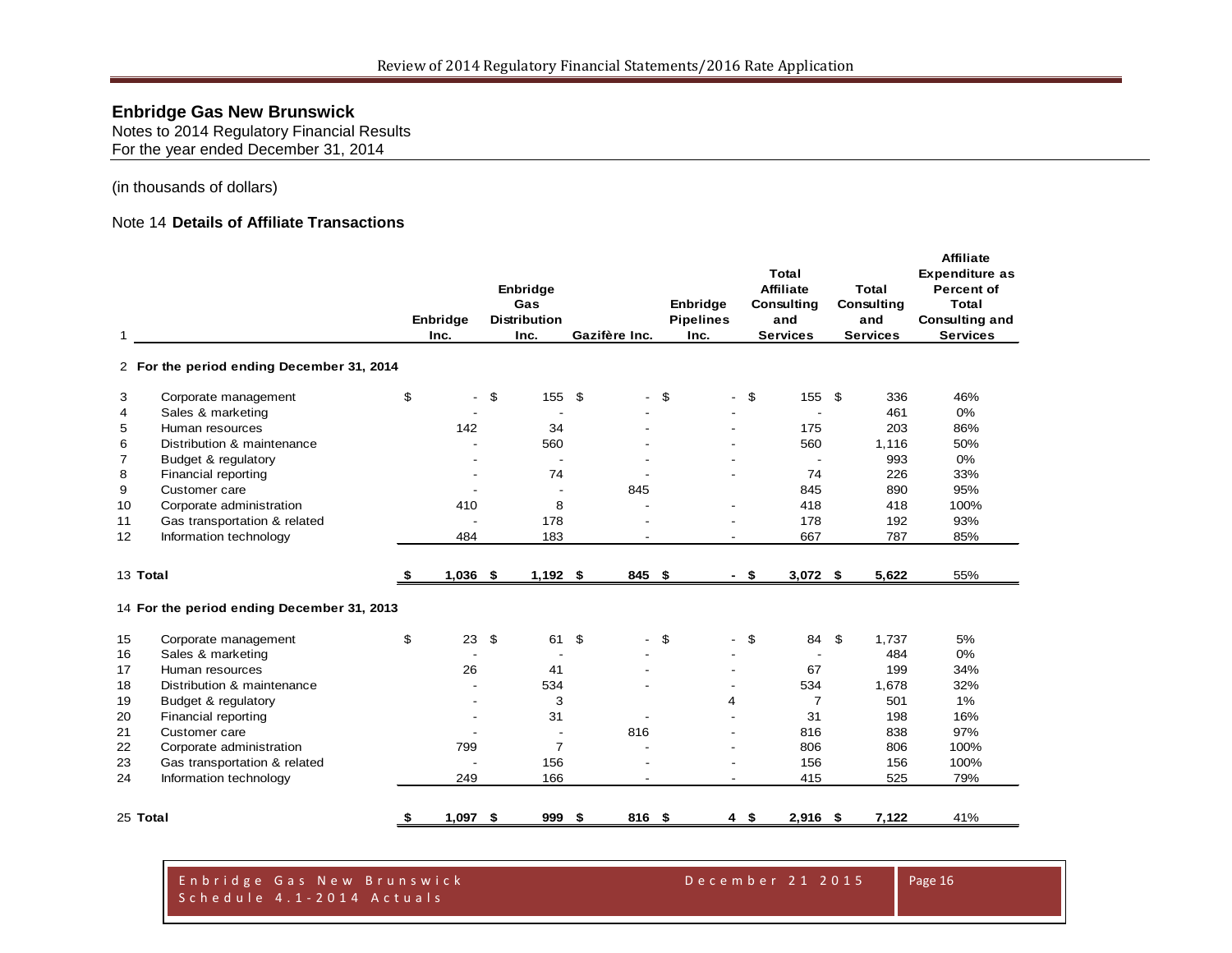Notes to 2014 Regulatory Financial Results For the year ended December 31, 2014

(in thousands of dollars)

#### Note 15 **Service & Inspection Profitability Margin**

| 1  |                                                 | 2014      | 2013      |
|----|-------------------------------------------------|-----------|-----------|
| 2  | Revenues as per regulatory financial statements | \$<br>757 | \$<br>725 |
| 3  |                                                 | \$<br>757 | \$<br>725 |
| 4  | Less: Cost of goods sold                        |           |           |
| 5  | COGS as per regulatory financial statements     | \$<br>403 | \$<br>489 |
| 6  |                                                 | \$<br>403 | \$<br>489 |
|    | Adjusted net margin                             | \$<br>354 | \$<br>236 |
| 8  | Less: Allocated expenses                        |           |           |
| 9  | O&M expenses                                    | \$<br>360 | \$<br>370 |
| 10 | Cost of capital                                 | 12        | 12        |
| 11 | Depreciation                                    | 24        | 19        |
| 12 | Billing services (Customer Care)                | 2         | 3         |
| 13 | Bad debt expense                                | 23        | 18        |
|    |                                                 | \$<br>421 | \$<br>422 |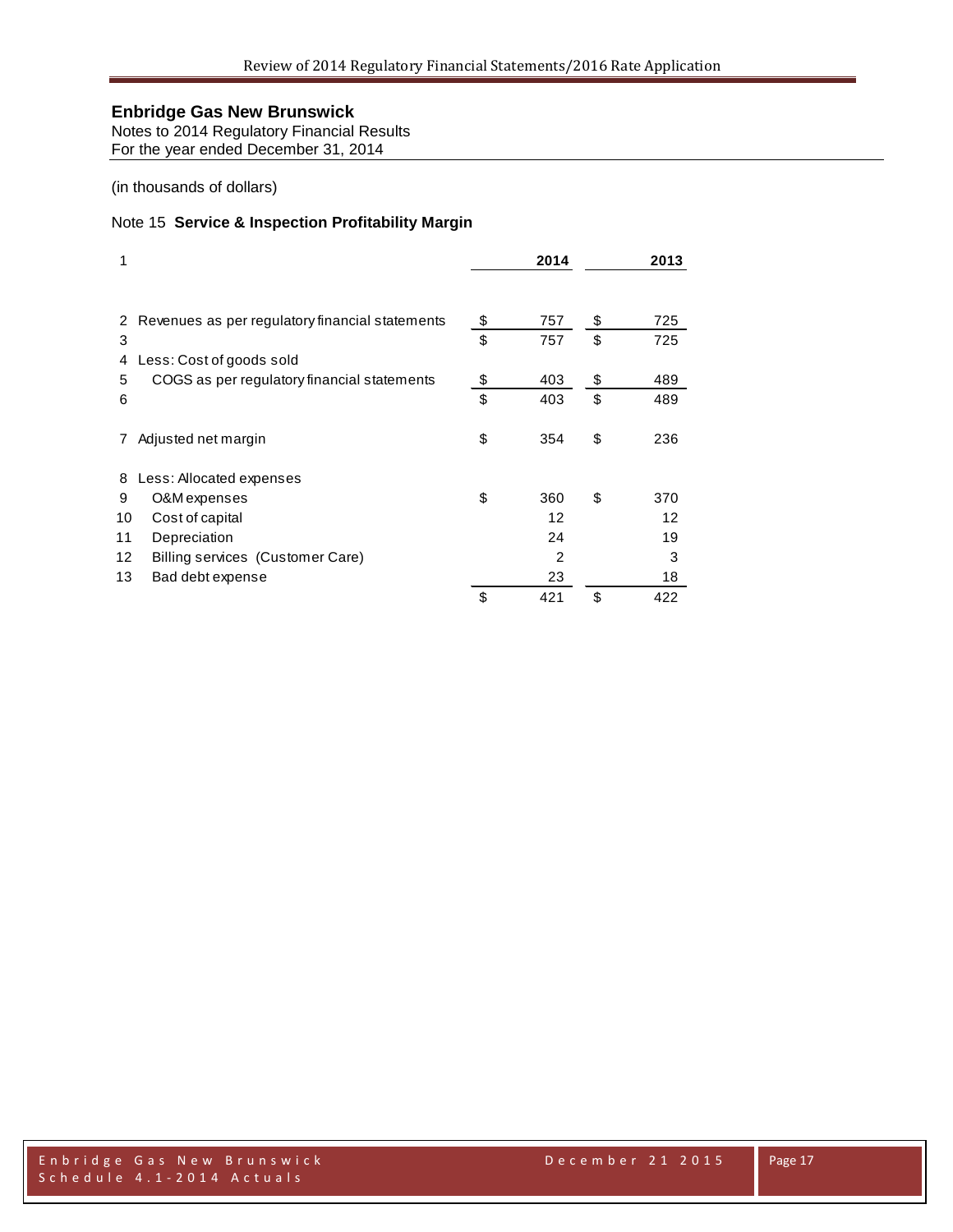Notes to 2014 Regulatory Financial Results For the year ended December 31, 2014

(in thousands of dollars)

### Note 16 **Development Period Test**

|             |                                                        | 2014         |    | 2013     |
|-------------|--------------------------------------------------------|--------------|----|----------|
|             | 2 Revenue Requirement                                  | \$<br>47,599 | \$ | 47,051   |
| 3           | Capitalized O&M Expenses <sup>1</sup>                  | 4,557        |    | 5,143    |
|             | 4 1 year amortization of Deferral Account <sup>2</sup> |              |    | 5,971    |
|             | 5 Total Revenue Requirement                            | \$<br>52,156 | S  | 58,165   |
| 6.          | <b>Total Gas Distribution Revenues</b>                 | 45,651       |    | 44,208   |
| $7^{\circ}$ | Excess/(Shortfall)                                     | (6, 505)     |    | (13,957) |

8<sup>1</sup> Capitalized O&M expense represents amount capitalized to Property, Plant & Equipment

9<sup>2</sup> Assumes 30 year amortization period